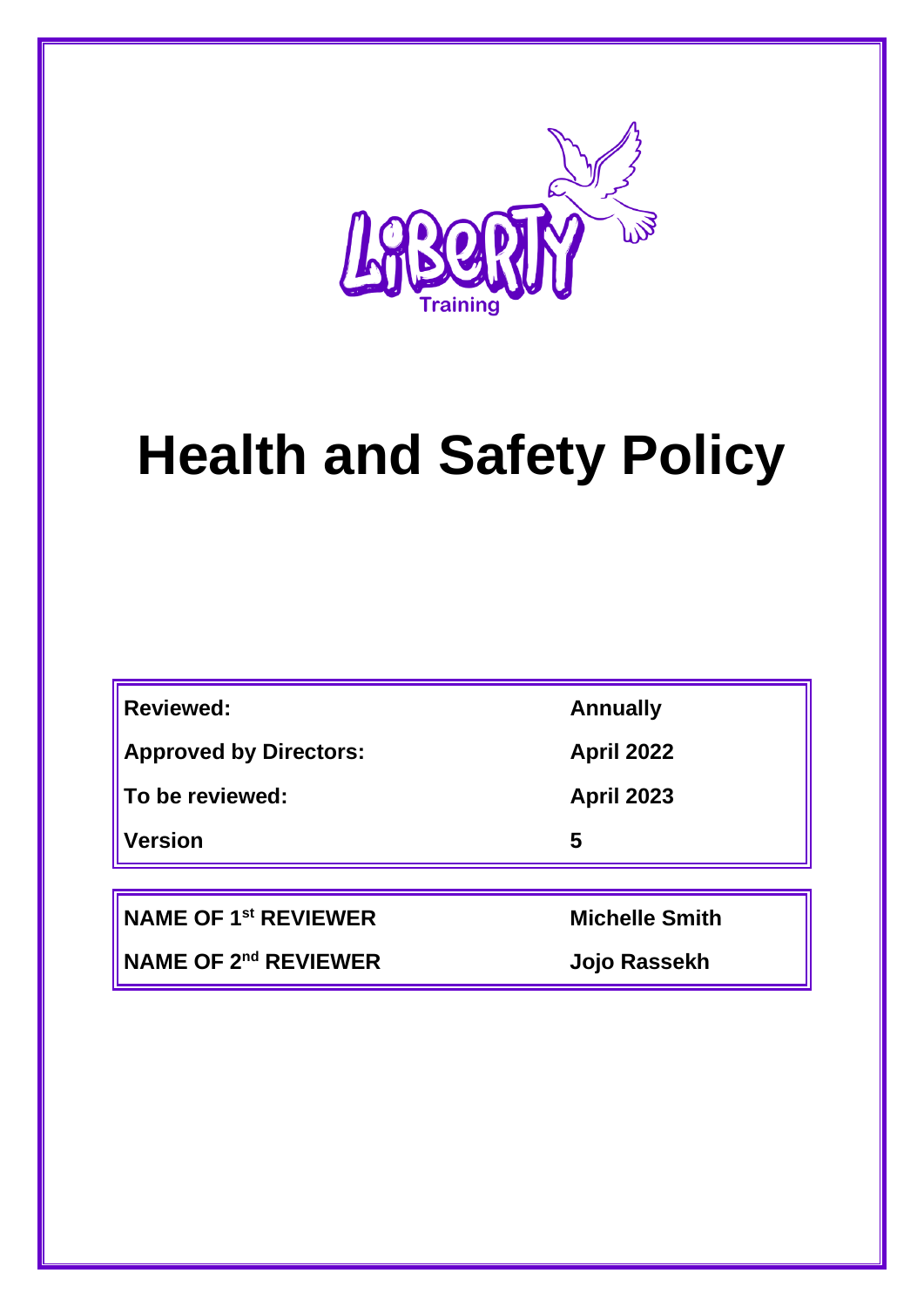# **Contents**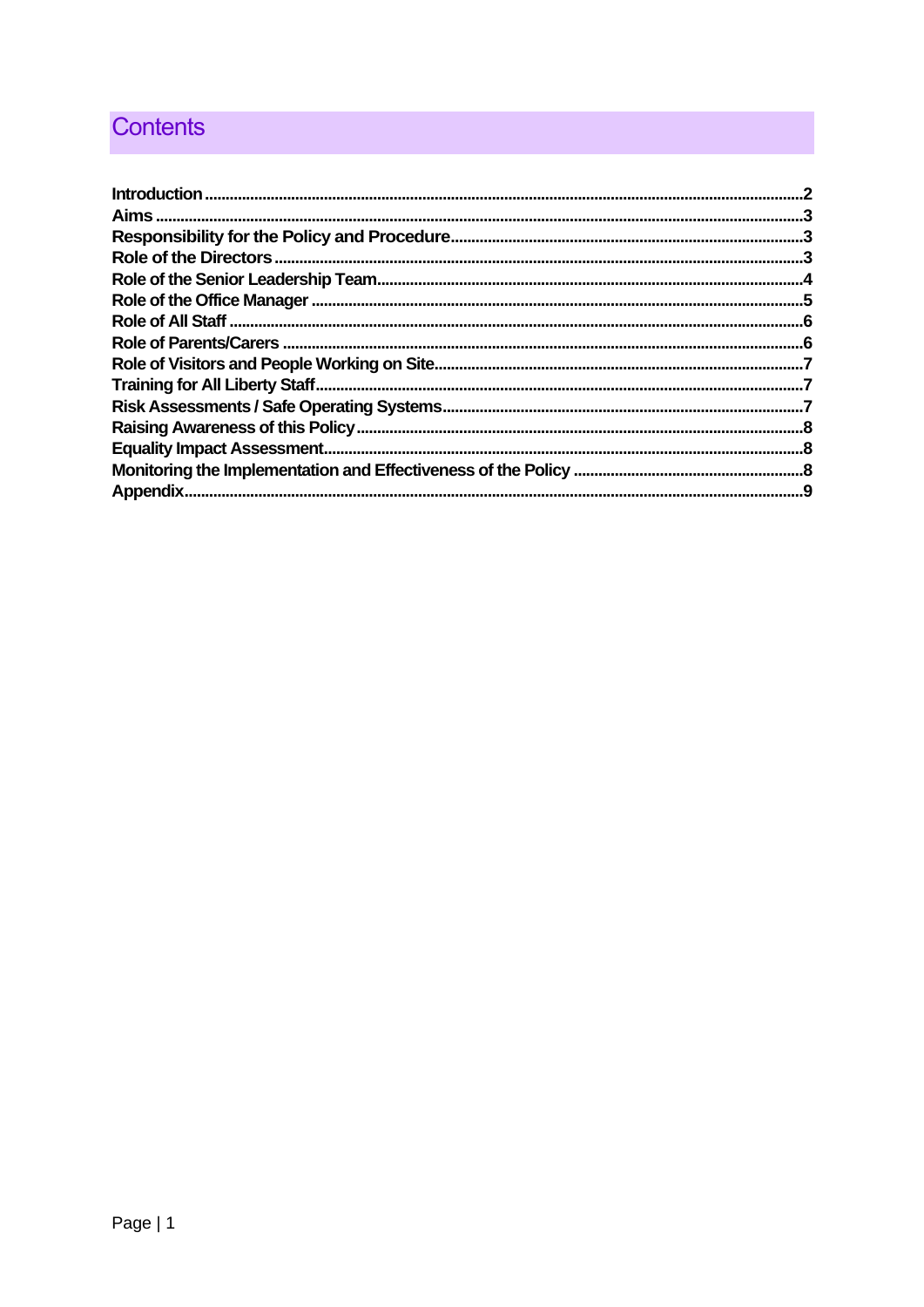#### <span id="page-2-0"></span>**Introduction**

We believe this policy should be a working document that is fit for purpose, represents Liberty Training's ethos, enables consistency and quality across the college.

We recognise our responsibilities under the above legislation to take all reasonable and practicable steps to:

- Provide and maintain safe and healthy working conditions, equipment and systems of work for all our Learners, Liberty Training personnel and visitors to the college;
- Provide a safe, clean and hazard free working environment;
- Identify and reduce hazards to a minimum by making assessments of the risks to the health and safety of employees and others by looking at all operations, activities, jobs, tasks, people, systems, machines and equipment in place so that we are able to determine whether or not we comply with Health and Safety Law;
- Ensure everyone is aware of and understands their responsibilities but are aware that the maintenance of a healthy and safe environment is the shared responsibility of the whole college community;
- Introduce health and safety arrangements, health surveillance and procedures;
- Provide health and safety information to Liberty Training personnel;
- Appoint competent persons to enforce and promote health and safety;
- Provide health and safety training, instruction and supervision for all Liberty Training personnel;
- Provide safe access and egress;
- Safe plant and equipment though regular maintenance and testing;
- Safe use of materials and substances;
- Ensure that all predictable risks have been identified and risk assessed for all curriculum activities such as art, design and technology, ICT, music, physical education and science.

'*We need to develop a culture that distinguishes between real and imagined risk. We believe we cannot 'insulate our pupils from every bump, germ or bruise as this will limit their opportunity to take full advantage of the freedom of childhood and to explore the world around them.*' (Amanda Spielman, Chief Inspector of Schools)

We wish to work closely with the Youth Participation Group and to hear their views and opinions as we acknowledge and support Article 12 of the United Nations Convention on the Rights of the Child that children and young people should be encouraged to form and to express their views.

We as a college community have a commitment to promote equality. Therefore, an equality impact assessment has been undertaken and we believe this policy is in line with the Equality Act 2010.

We all have a responsibility to ensure equality permeates into all aspects of college life and that everyone is treated equally irrespective of age, disability, gender reassignment, marriage and civil partnership, pregnancy and maternity, race, religion or belief, sex and sexual orientation. We want everyone connected with Liberty Training to feel safe, secure, valued and of equal worth.

We acknowledge the findings of the Race Disparity Audit that clearly shows how people of different ethnicities are treated across the public services of health, education, employment and the criminal justice system.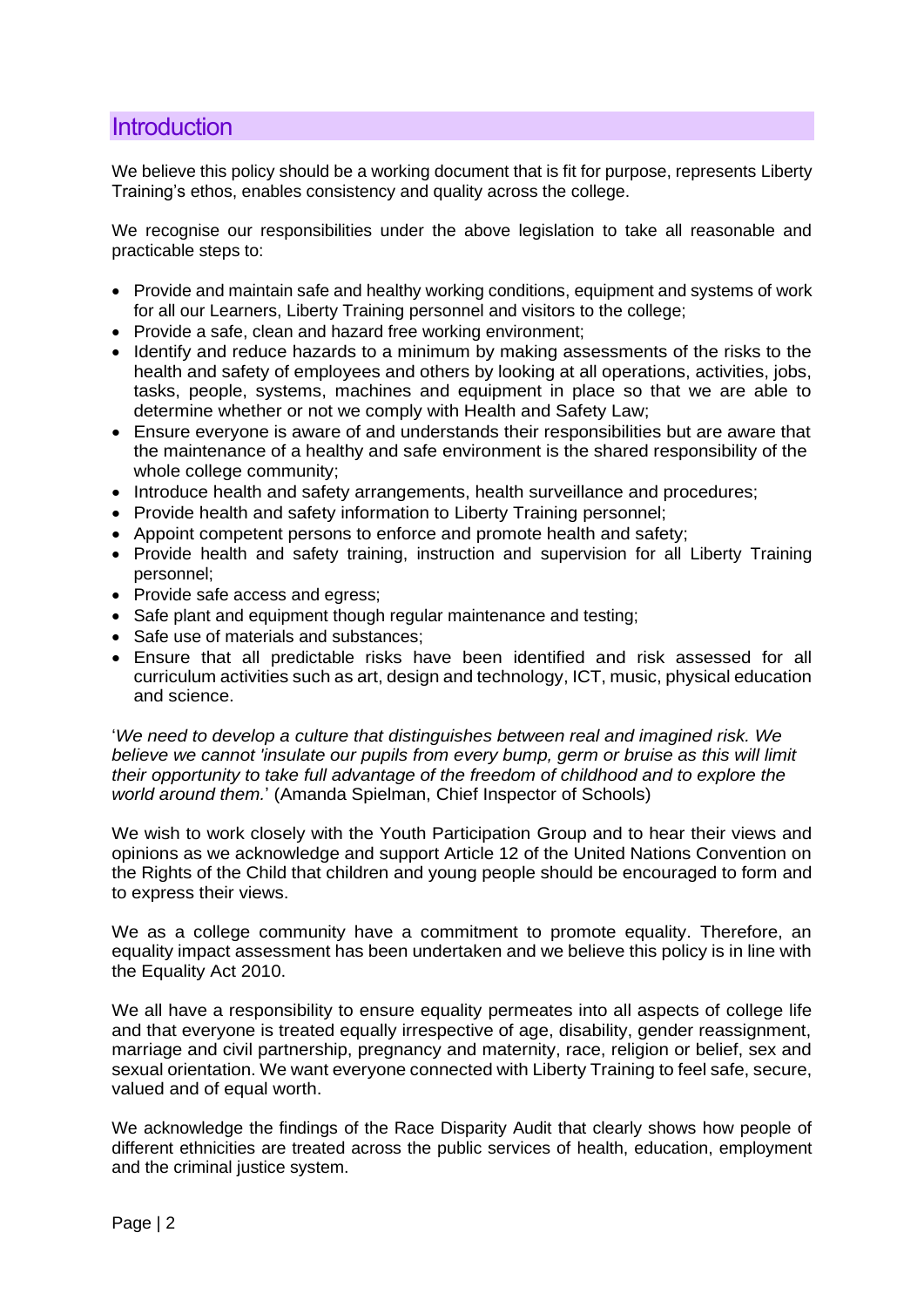The educational section of the audit that covers: differences by region; attainment and economic disadvantage; exclusions and abuse; and destinations, has a significant importance for the strategic planning of Liberty Training.

We believe it is essential that this policy clearly identifies and outlines the roles and responsibilities of all those involved in the procedures and arrangements that relates to this policy.

#### <span id="page-3-0"></span>Aims

- To provide and maintain safe and healthy working conditions, equipment and systems of work for all our Learners, Liberty Training personnel and visitors to the college.
- To provide a safe and healthy working and learning environment.
- To have in place risk assessments for all operations, activities, jobs, tasks, people, systems, machines and equipment that may pose a risk to Liberty Training personnel and others.
- To ensure that all predictable risks have been identified and risk assessed for training activities.
- To ensure that control measures have been put in place for all identified risks.
- To encourage everyone to take responsibility for their own health and safety and that of others.
- To provide and maintain equipment.
- To establish safe operating systems within the college.
- To provide training and up dated information for all Liberty Training personnel.
- To identify and outline the responsibilities of the whole college community.
- To ensure compliance with all relevant legislation connected to this policy.
- To work with other SPIs, colleges and the local authority to share good practice in order to improve this policy.

#### <span id="page-3-1"></span>Responsibility for the Policy and Procedure

All staff have responsibility for Health and Safety in the workplace and any breeches in Liberty Training's Health and Safety policies and/or procedures will be addressed. Staff have an initial induction with regards to the expectations of the company and updates or changes are communicated to the team.

Overall responsibility for the Policy and Procedure lays with the Directors and the Office Manager.

### <span id="page-3-2"></span>Role of the Directors

The Directors have responsibility for:

- Delegating powers and responsibilities for overseeing health and safety throughout the college and is responsible for the day-to-day running of Liberty Training;
- Appointing a member of staff to be the Health and Safety Representative;
- Ensuring Liberty Training has a current health and safety policy in place;
- Delegating powers and responsibilities to ensure all Liberty Training personnel and stakeholders are aware of and comply with this policy;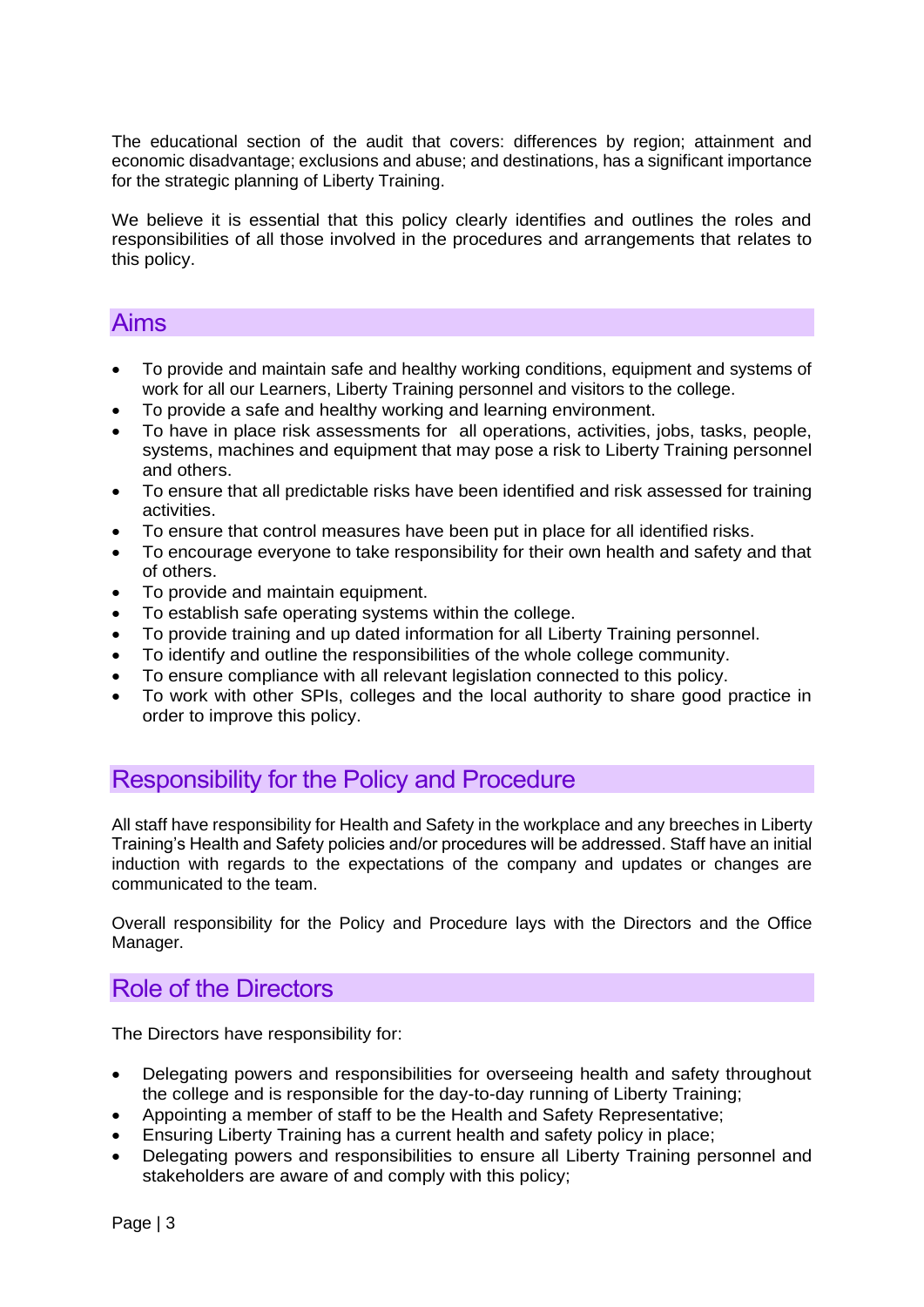- Recognising and accepting its responsibilities for the health, safety and welfare of its employees, learners and visitors to premises;
- Ensuring compliance with local and national health and safety policies;
- Establishing appropriate committees in which to consult on health and safety matters:
- Managing the allocation of sufficient funds in order to ensure, so far as reasonably practicable, the working environment is safe and without risk to health;
- Ensuring effective monitoring is carried out to evaluate the health and safety performance of Liberty Training by evaluation of relevant inspection reports;
- Ensuring the organisation and arrangements of the college operate effectively;
- Ensuring health and safety is on the agenda at Directors meetings;
- Will ensure arrangements are in place for Liberty Training to operate effectively;
- Engaging the allocation of sufficient funds in order to ensure, so far as reasonably practicable, the working environment is safe and without risk to health;
- Ensuring effective monitoring is carried out to evaluate the health and safety performance of Liberty Training by involvement and evaluation of inspection reports from the local authority
- Ensuring that Liberty Training complies with all equalities legislation;
- Nominating a designated equalities person to ensure that appropriate action will be taken to deal with all prejudice related incidents or incidents which are a breach of this policy;
- Ensuring funding is in place to support this policy;
- Make effective use of relevant research and information to improve this policy;
- Ensuring this policy and all policies are maintained and updated regularly;
- Ensuring all policies are made available to parents;
- The responsibility of involving the Youth Participation in:
	- − determining this policy with the Directors;
	- − discussing improvements to this policy during the academic year;
	- organising surveys to gauge the thoughts of all learners;
	- reviewing the effectiveness of this policy with the Directors
- Report any accidents or dangerous occurrences;
- Investigate the causes of any accident, dangerous occurrence or near miss;
- Put into place a safe system to prevent any accident, dangerous occurrence or near miss happening again;
- Ensure that the emergency evacuation procedure is carried out every term;
- Have in place an emergency plan to cover any major incident;
- Have in place:
	- fire precautions and an emergency evacuation plan in the event of fire
	- − procedures for first aid provision
	- − procedures for the control of substances hazardous to health
	- − an electrical maintenance plan
	- an annual plan for Portable Appliance Testing (PAT)
	- − procedures to deal with Asbestos and Legionella

#### <span id="page-4-0"></span>Role of the Senior Leadership Team

The Senior leadership Team will:

• Work closely with the Directors;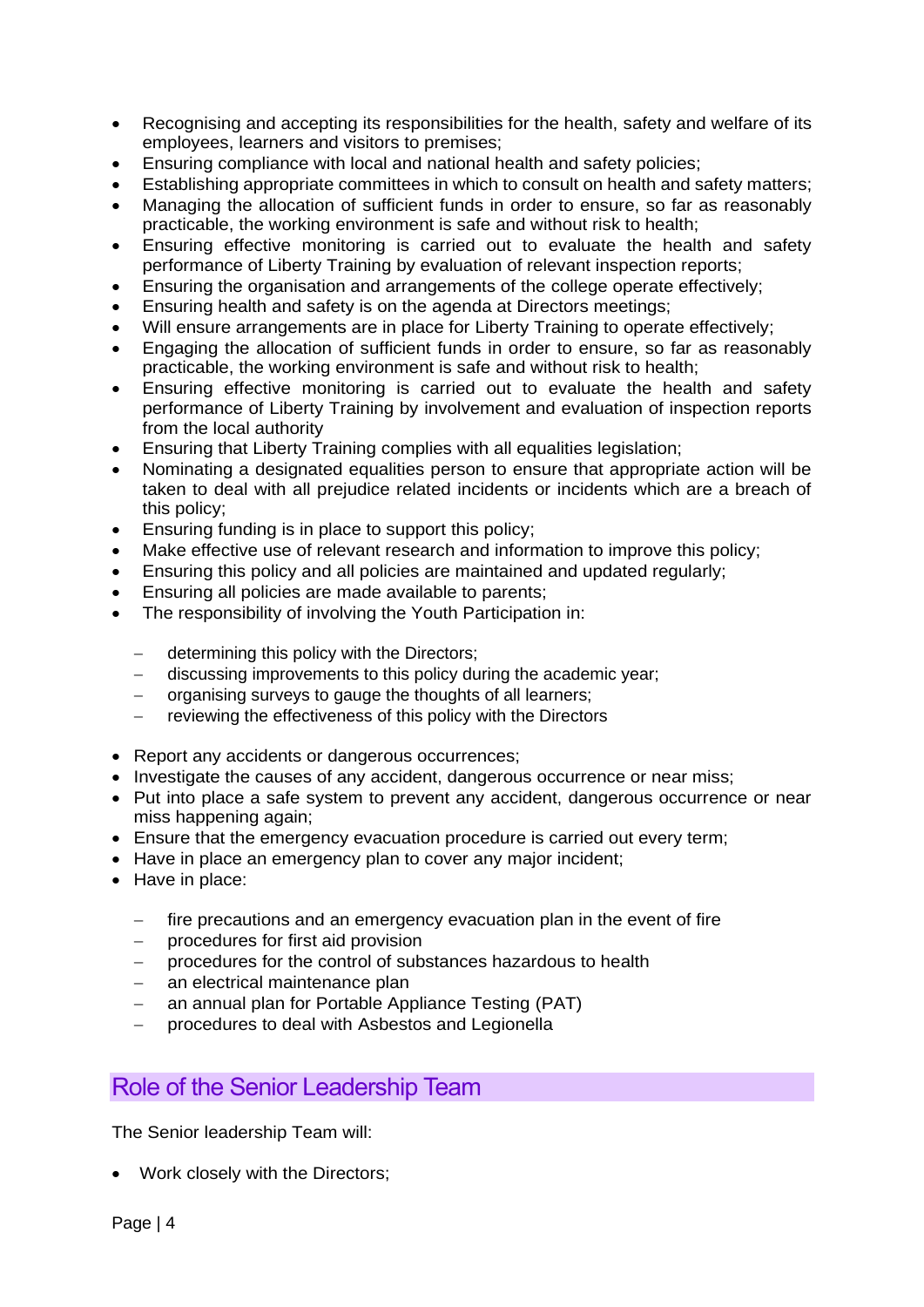- Ensure this policy and other linked policies are up to date;
- Ensure that everyone connected with Liberty Training is aware of this policy;
- Attend training related to this policy;
- Report to the Directors every term;
- Annually report to the Directors on the success and development of this policy.
- The effective implementation, monitoring and evaluation of this policy.
- Establish high standards of health and safety throughout Liberty Training both Learners and staff;
- Have in place risk assessments for all operations, activities, jobs, tasks, people, systems, machines and equipment that may pose a risk to Liberty Training personnel and others;
- Undertake risk assessments annually with the Health and Safety Representative and Site Manager;
- Ensure that all stakeholders are aware of all risk assessments and safe systems of work;
- Ensure daily inspections, repairs and an annual maintenance programme is in place for all equipment, apparatus, tools and machinery;
- Ensure all equipment, apparatus, tools and machinery are serviced and maintained by suitably qualified contractors;
- Ensure medical and first aid procedures and facilities are in place;
- Ensure that all Liberty Training personnel fulfil their duties to co-operate with the policy;
- Implement the company health and safety policy and to assist in developing a culture of safety throughout the college;
- Assist in the day to day management of health and safety;
- Ensure they are up to date with all current health and safety legislation;
- Work with the Headteacher to ensure all stakeholders are aware of and comply with this policy.
- Ensure all educational visits comply with all current legislation and procedures;
- Ensure risk assessments are in place for all educational visits and trips.

# <span id="page-5-0"></span>Role of the Office Manager

The Business Manager will:

- Comply with Liberty Training's Health and Safety Policy, safety procedures and risk assessments;
- Conduct regular health and safety surveys with the Headteacher and external Safety Representative if required.
- Ensure daily inspections, repairs and an annual maintenance programme is in place for all equipment, apparatus, tools and machinery;
- Ensure all electrical equipment, physical education apparatus and equipment, tools and machinery are serviced and maintained by suitably qualified contractors;
- Ensure all maintenance records are kept up to date and readily available for any health and safety inspections;
- Ensure all chemicals and hazardous substances are clearly labelled, stored and disposed under the correct COSHH guidelines;
- Ensure the water system is well maintained in order to prevent Legionnaire's disease;
- Ensure that all cleaning staff are aware of the Health and Safety Policy and its implications such as storage arrangements for materials, use of equipment, substances etc;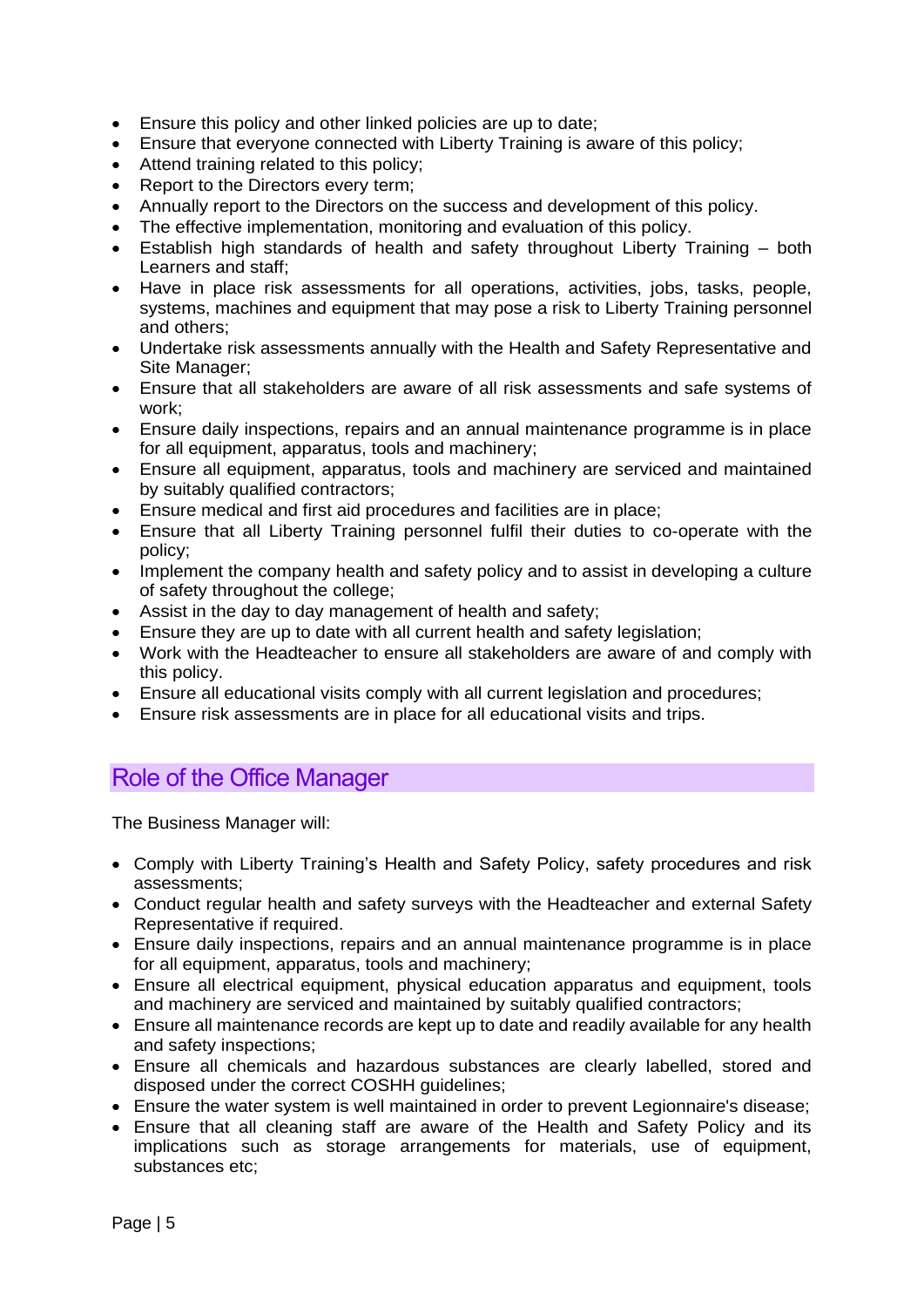- Report immediately and defects or hazards;
- Ensure that all new equipment is supplied with the appropriate documentation;
- Test the fire alarm system each week;
- Maintain a record of hazardous substances used for cleaning and similar purposes.

#### <span id="page-6-0"></span>Role of All Staff

All staff personnel will:

- Carry out their duties in accordance with this policy;
- Co-operate with the Directors and others in college to comply with legislation;
- Take reasonable care of themselves and others whilst at work;
- Co-operate with the Directors and others in college to comply with legislation;
- Attend appropriate training;
- Report accidents, incidents, defects, damage to equipment and safety hazards to the Office Manager;
- Follow safe work procedures;
- Ensure classrooms and other work areas are safe before they are used;
- Ensure all equipment is safe to use;
- Ensure personal protective equipment is used when appropriate;
- Be familiar with the fire emergency evacuation procedures of the building;
- Use all machinery and equipment in accordance with information, training and instruction received;
- Make everyone aware of any work situation where there are serious and immediate health and safety risks;
- Inform the Directors and Senior Leadership Team of any concerns regarding any health and safety procedures;
- Ensure learners:
	- wear appropriate clothing in any training which requires it;
	- tie their hair back when undertaking any training or work experience where required (e.g. handling and preparing food);
	- wear appropriate clothing and footwear during any training involving physical activities (e.g. Duke of Edinburgh group);
	- wear sun protection when taking part in activities outside during the summer;
	- − wash their hands before and after handling food;
	- − sit correctly when using computers;
	- − are not affected by loud music.
- Teach learners about hazards, risks and control during training session so that risk awareness forms an integral part of their learning and development;
- Attend appropriate training:
- Report accidents, incidents, defects, damage to equipment and safety hazards to the Health and Safety Representative;
- Implement the college's equalities policy and schemes;
- Report and deal with all incidents of discrimination;
- Attend appropriate training sessions on equality;
- Report any concerns they have on any aspect of the Liberty Training community.

#### <span id="page-6-1"></span>Role of Parents/Carers

Parents/Carers are expected to: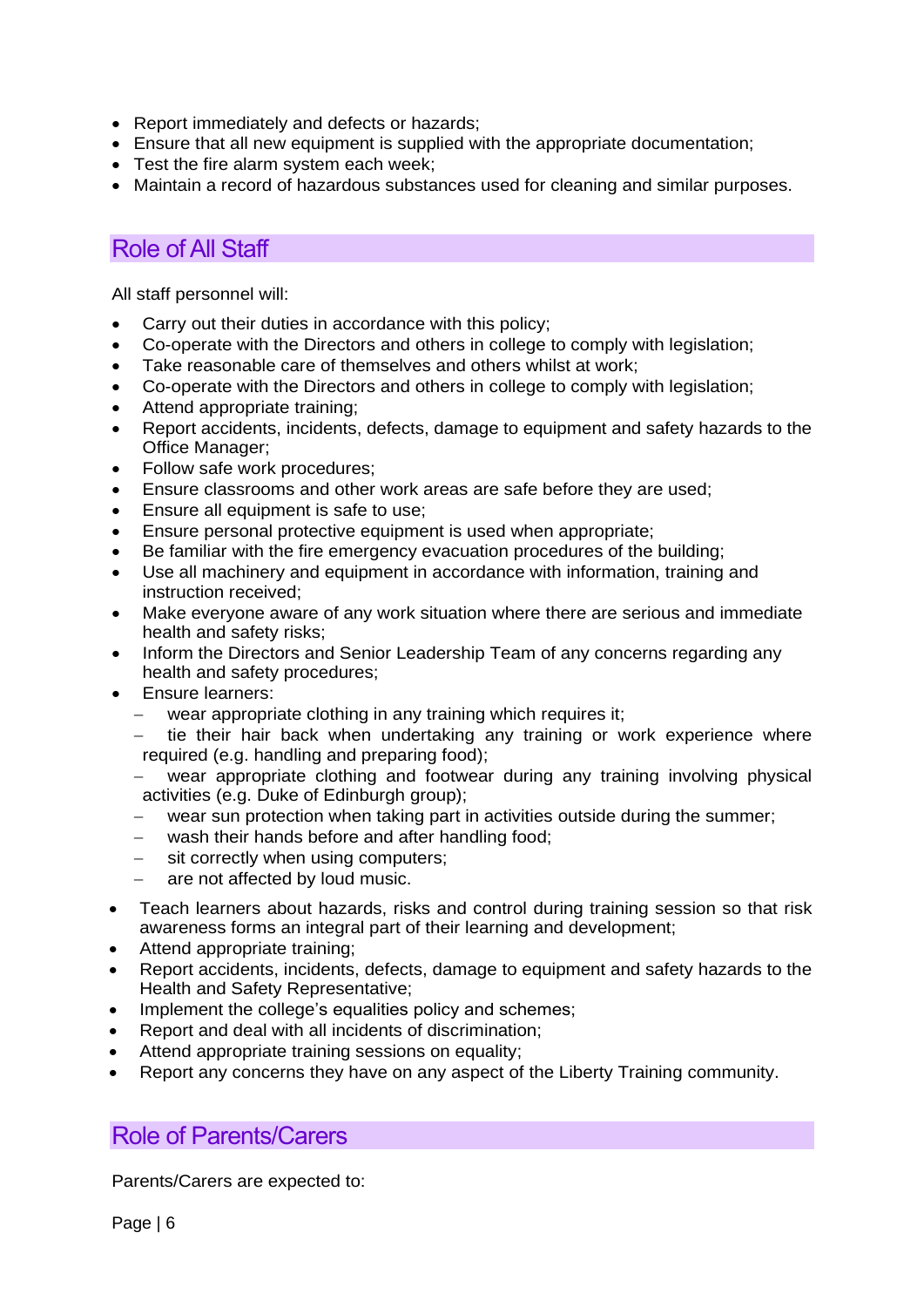- Support Liberty Training in any health and safety matters reported to them in correspondence;
- Speak with their children about health and safety;
- Be aware of and comply with this policy;
- Be asked to take part periodic surveys conducted by Liberty Training;
- Support Liberty Training's Code of Conduct and guidance necessary to ensure smooth running of the college.

#### <span id="page-7-0"></span>Role of Visitors and People Working on Site

Visitors and contractors are expected to:

- Be aware and adhere to our Visible ID Policy and wear a visible lanyard with the appropriate coloured lanyard (see Appendix 1)
- Take reasonable care of themselves and others while on the college premises:
- Co-operate with the safety rules and procedures of the college;
- Ensure compliance with risk management when working on the premises;
- Report defects or damage to equipment;
- Report all accidents and incidents.

## <span id="page-7-1"></span>Training for All Liberty Staff

All Liberty Staff:

- Have equal chances of training, career development and promotion
- Receive training on this policy which specifically covers:
	- − All aspects of this policy
	- − Health and Safety at Work
	- − Health and Safety in the Curriculum
	- − Identifying Hazards
	- − Risk Management and Risk Assessment
	- − Health and Safety Responsibilities
	- − Accidents and Emergencies
	- − Electrical Safety
	- − Fire Safety
	- − First Aid
	- − Health and Well-Being
- − Lone Workers
- − Manual Handling
- − Medical Conditions and Communicable Diseases
- PE Safety Guidelines
- − Risk Assessment
- − Security
- Slips, Trips and Falls
- − Violence in the workplace/college
- − Working at Height
- − Work-life Balance
- − Equal opportunities
- − Inclusion
- Receive periodic training so that they are kept up to date with new information
- Receive equal opportunities training on induction in order to improve their understanding of the Equality Act 2010 and its implications.

#### <span id="page-7-2"></span>Risk Assessments / Safe Operating Systems

• We believe that Risk Assessment applies to everyone and is the key factor in relation to Health and Safety.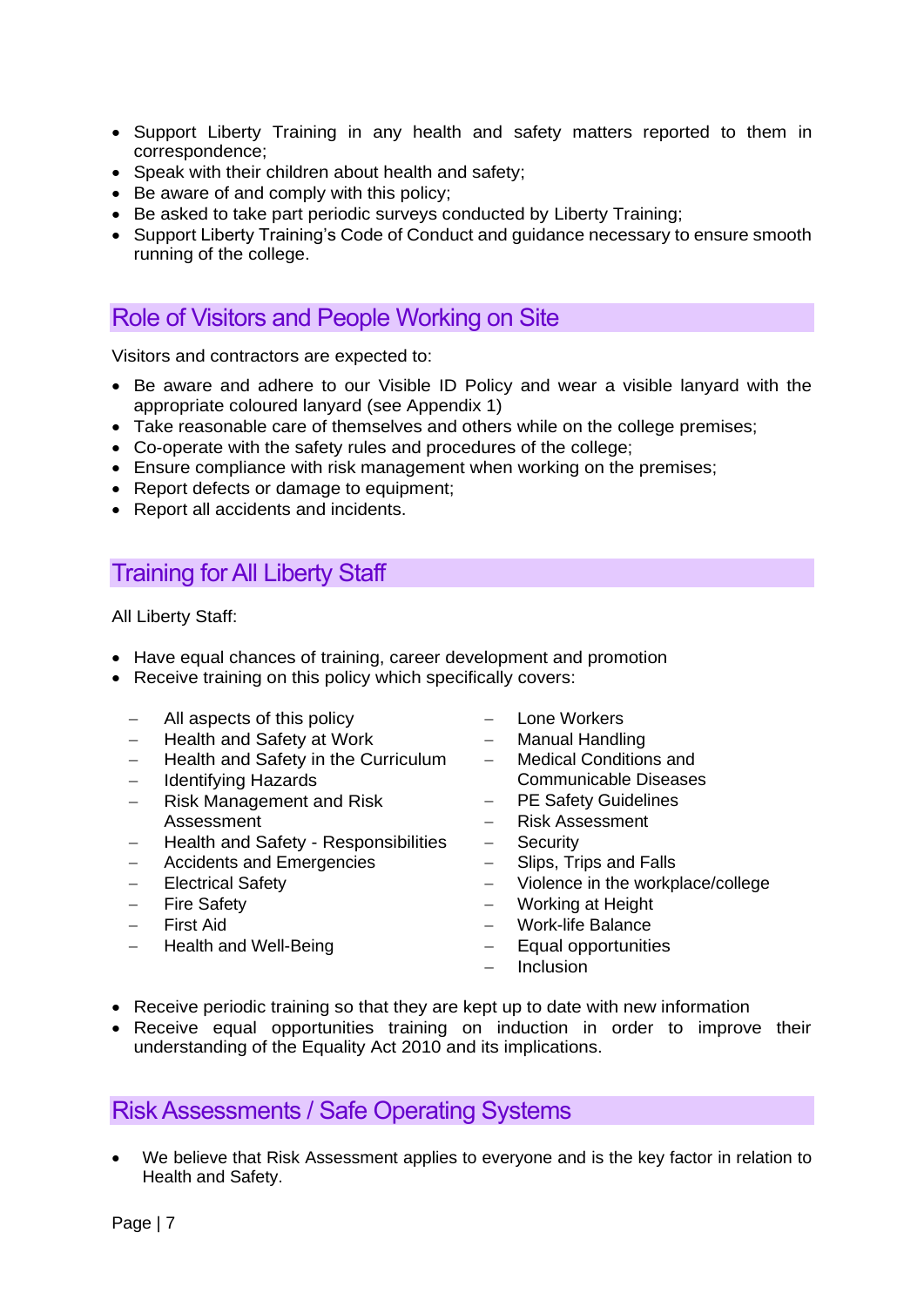- Risk Assessment is something we all do every day and most activities have some form of risk attached to them.
- The obiect is to assess the level of risk, determine whether it is acceptable and introduce measures to minimise or eliminate the risk by:
	- Preparing and implementing safe working practices
	- − Monitoring, inspecting and reporting regularly
	- − Identifying potential hazards and knowing what to do to minimise risk and respond if something goes wrong.
- We are aware that we may need specialist advice to assess some risks, but many require a common-sense approach and continued diligence.
- We are of the opinion that if something is not acceptable at home then it should not be acceptable in college.
- All of us have a legal responsibility for the safety of our colleagues.

#### <span id="page-8-0"></span>Raising Awareness of this Policy

We will raise awareness of this policy via:

- The College Handbook/Prospectus
- Liberty Training website
- The Staff Handbook
- Meetings with parents such as New Learner Inductions, introductory, transitions and parent-tutor consultations
- Meetings with college personnel
- Communications with home such as end of term reports and termly newsletters
- Information displays in the main reception area.
- Sharing with new college personnel
- Sharing with all college personnel when updated/amended
- Sharing on the CPOMS Library for ease of reference

#### <span id="page-8-1"></span>Equality Impact Assessment

Under the Equality Act 2010 we have a duty not to discriminate against people on the basis of their age, disability, gender, gender identity, pregnancy or maternity, race, religion or belief and sexual orientation.

This policy has been equality impact assessed and we believe that it is in line with the Equality Act 2010 as it is fair, it does not prioritise or disadvantage any learner and it helps to promote equality at Liberty Training.

#### <span id="page-8-2"></span>Monitoring the Implementation and Effectiveness of the Policy

The practical application of this policy will be reviewed annually or when the need arises by the Directors and SLT.

A statement of the policy's effectiveness and the necessary recommendations for improvement will be presented to the Directors for further discussion and endorsement.